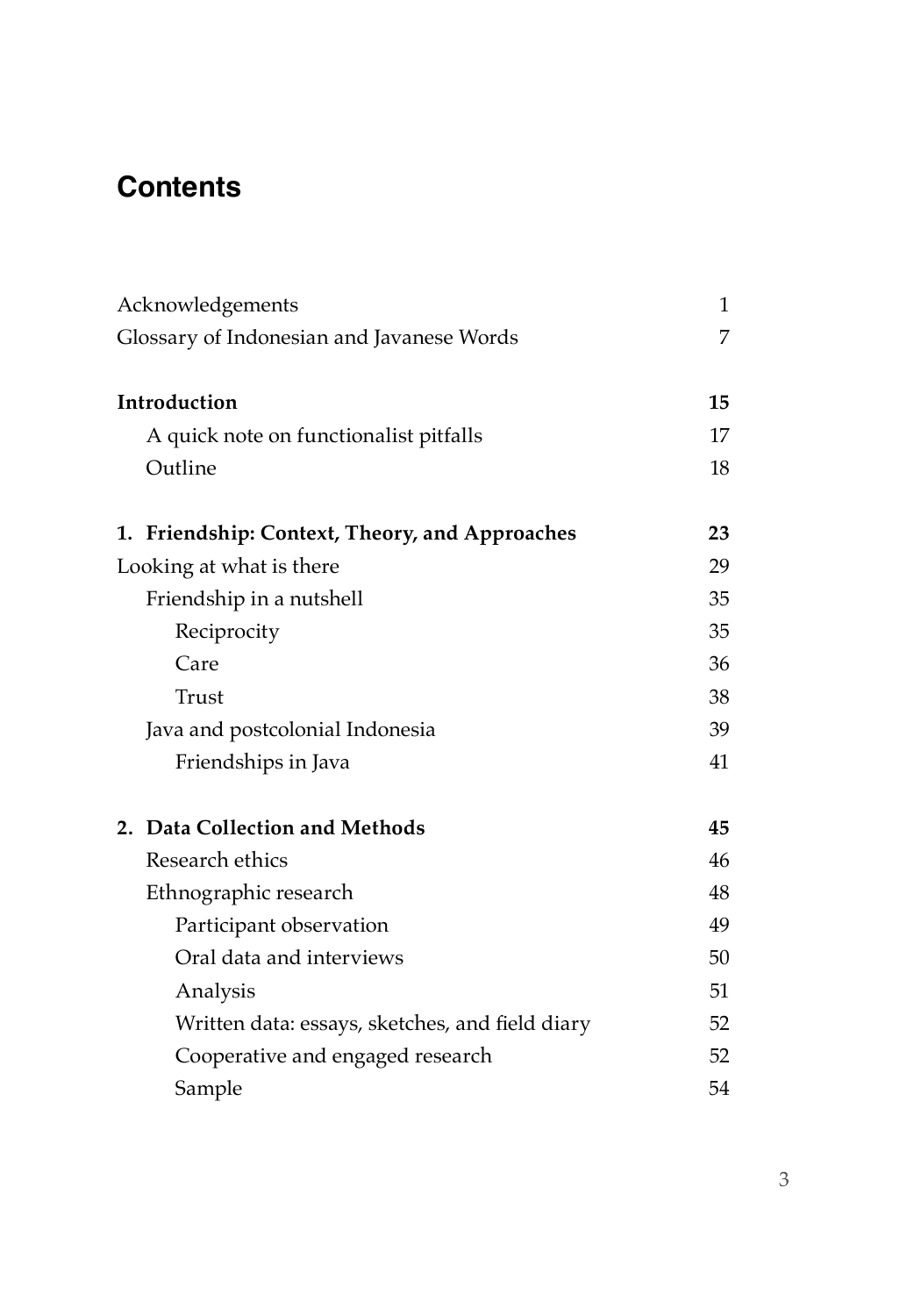| Locations                                              | 56  |
|--------------------------------------------------------|-----|
| Daerah Istimewa Yogyakarta: the area of Yogyakarta     | 56  |
| Jakarta                                                | 57  |
|                                                        |     |
| 3. Excavating Friendship in Indonesia                  | 59  |
| Local histories, Western historiographies              | 60  |
| Native kingdoms                                        | 62  |
| Colonial rule                                          | 63  |
| Independence: Negara Kesatuan Republik Indonesia       | 65  |
| Filsafat sosial: Javanese social philosophy            | 67  |
| Gotong royong                                          | 69  |
| Korupsi, kolusi, nepotisme                             | 71  |
| Family and kinship relations                           | 75  |
| Yogyakarta: the centre of kejawen                      | 77  |
| The making of a postcolonial cultural capital          | 79  |
| Ideal discourses of relatedness                        | 81  |
| The kawula–gusti relationship                          | 83  |
| Literary sources of ideal relationships                | 85  |
| The Pararaton                                          | 86  |
| The Babad Tanah Jawi                                   | 87  |
| Expressive sources of relatedness: Wayang and Ketoprak | 90  |
| The Wayang                                             | 91  |
| The Ketoprak                                           | 93  |
|                                                        |     |
| 4. Teman: Metaphors of Social Security                 | 97  |
| Local friendship grammatologies                        | 98  |
| Teman                                                  | 102 |
| Teman baik and teman akrab                             | 104 |
| Teman kerja                                            | 109 |